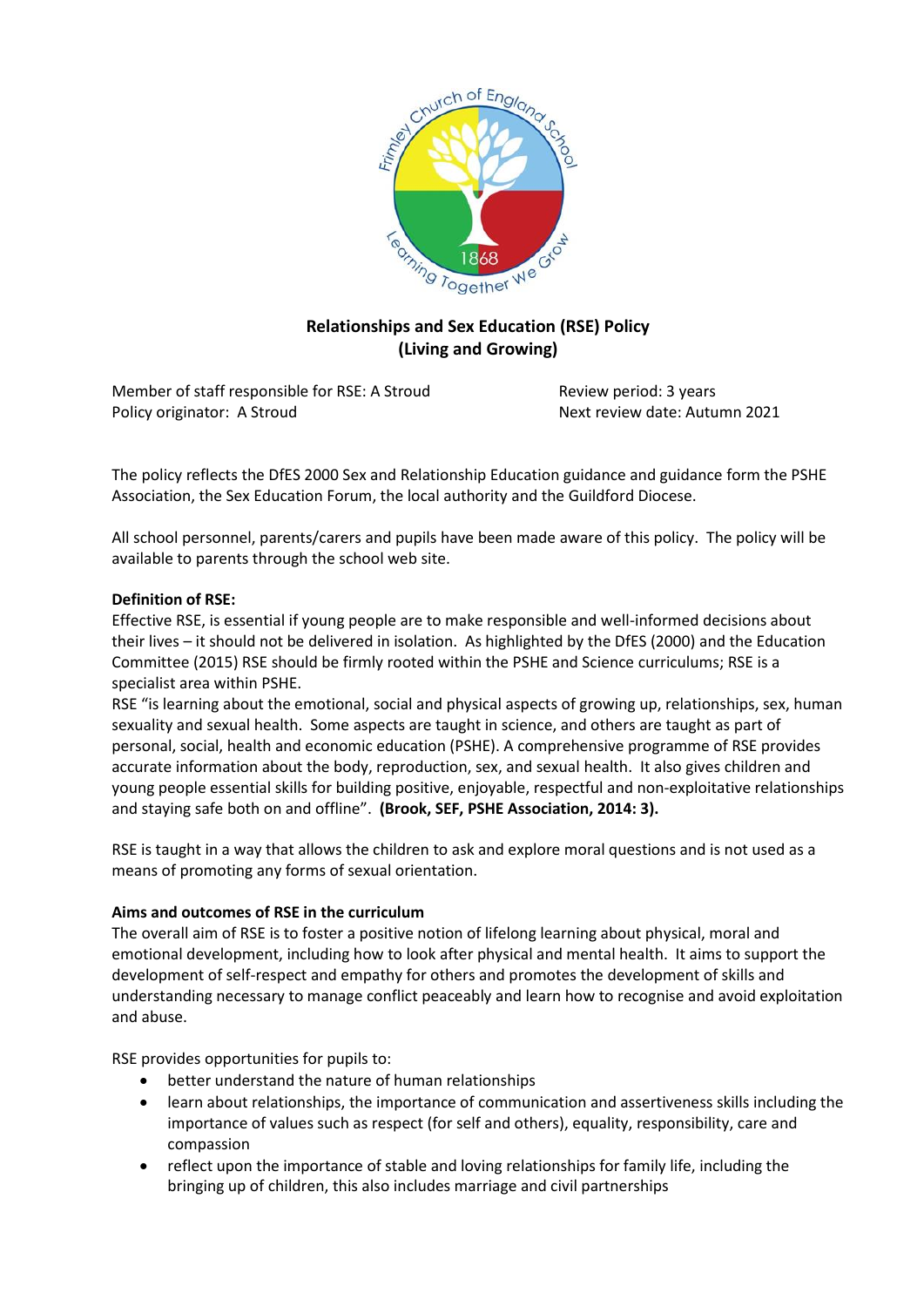- consider and understand the changes that occur to their bodies, minds and emotions as a consequence of growth from childhood to adulthood
- reflect upon how to make good, informed and safe choices concerning relationships and healthy lifestyles.

## **Morals, values, equalities and safeguarding**

The RSE programme at the school reflects our ethos and demonstrates and encourages the following values:

- Respect
- Responsibility
- Honesty
- Love

Further to this RSE will support the school's duty to promote the development of pupils' spiritual, moral, social and cultural awareness in line with the 2010 Equality Act and the school's safeguarding and child protection protocols.

The school is committed to the provision of RSE to all of its pupils. Our programme aims to respond to the diversity of children's cultures, faiths and family background.

## **Content of Frimley's RSE programme**

| Year 3                              |                                           |                                        |                                        |                                        |  |  |  |
|-------------------------------------|-------------------------------------------|----------------------------------------|----------------------------------------|----------------------------------------|--|--|--|
|                                     |                                           |                                        |                                        | D                                      |  |  |  |
| To identify<br>positive<br>thoughts | To explore<br>the concept<br>of self-talk | To explore<br>healthy<br>relationships | To explore<br>healthy<br>relationships | To explore<br>healthy<br>relationships |  |  |  |
|                                     |                                           |                                        |                                        |                                        |  |  |  |

|             | 8               |                 | 10              | 11               | 12              |
|-------------|-----------------|-----------------|-----------------|------------------|-----------------|
| To recap    | Positive mental | Positive mental | To explore      | To consider      | To explore      |
| what a good | health and      | health and      | different types | personal         | different types |
| friend is   | wellbeing       | wellbeing       | of families and | boundaries and   | of families and |
|             |                 |                 | who to go to    | that a person    | who to go to    |
|             |                 |                 | for help and    | has the right to | for help and    |
|             |                 |                 | support         | say what they    | support         |
|             |                 |                 |                 | like and dislike |                 |

*Year 4*

| <b>Session 1</b> |               |                     |                     |               |               |
|------------------|---------------|---------------------|---------------------|---------------|---------------|
| To identify      | To understand | To understand       | To understand       | To understand | To understand |
| the qualities    | rights in a   | responsibilities in | rights and          | a growth      | a growth      |
| of a good        | friendship    | a friendship        | responsibilities in | mind-set      | mind-set      |
| friend           |               |                     | a friendship        |               |               |
|                  |               |                     |                     |               |               |

|                 |               |               | 10                 | 11          | 12                |
|-----------------|---------------|---------------|--------------------|-------------|-------------------|
| To recap what a | Positive      | Positive      | To explore the $ $ | To identify | To explore how    |
| good friend is  | mental health | mental health | human              | some basic  | puberty is linked |
| To understand a | and wellbeing | and wellbeing | lifecycle          | facts about | to reproduction   |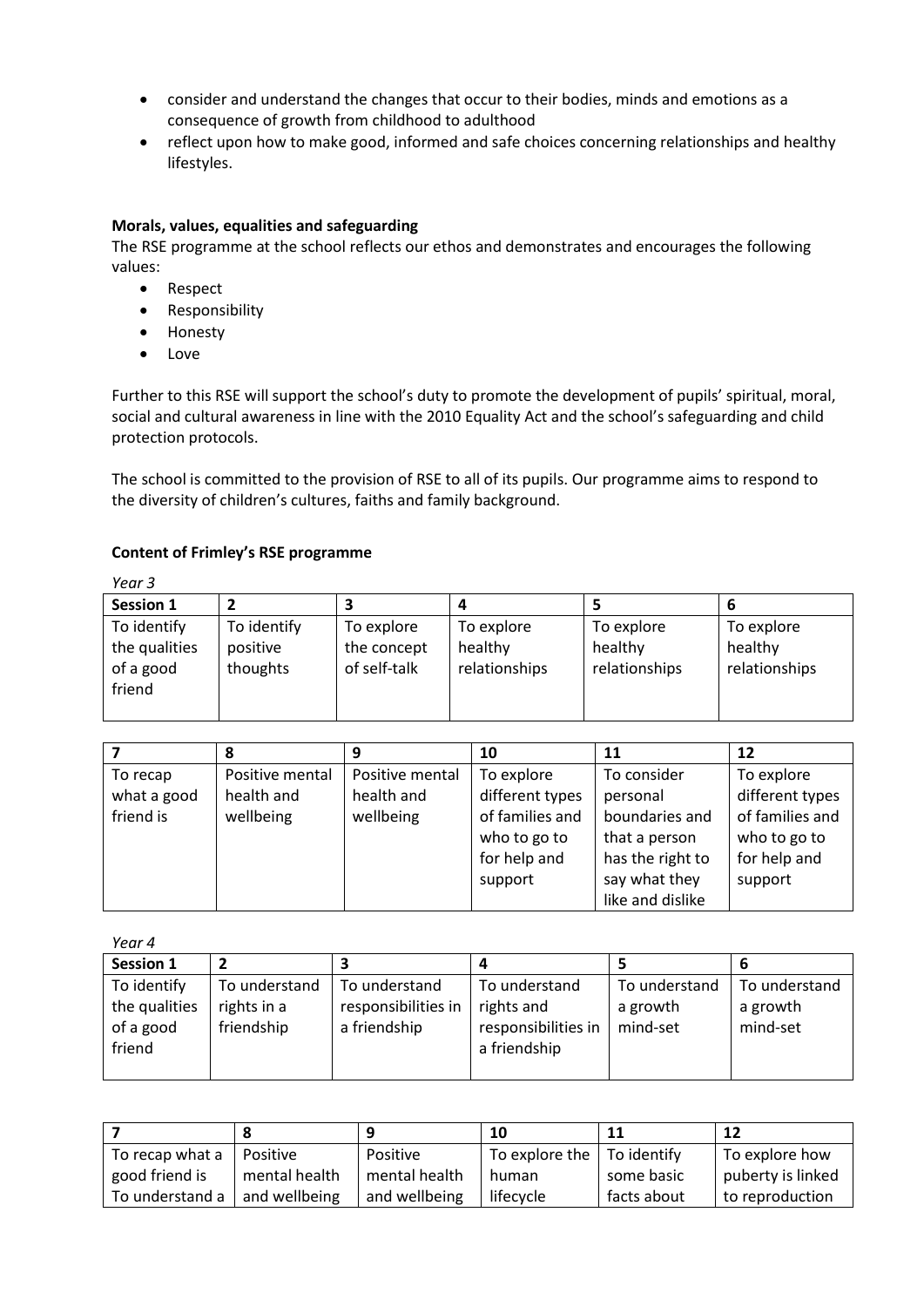| growth mind- |  | nuberty |  |
|--------------|--|---------|--|
| I set        |  |         |  |

*Year 5*

| To identify   | To develop a | To develop a | To develop a | To understand | To understand |
|---------------|--------------|--------------|--------------|---------------|---------------|
| the qualities | sense of     | sense of     | sense of     | benefits of a | benefits of a |
| of a good     | belonging    | belonging    | belonging    | growth mind-  | growth mind-  |
| friend        |              |              |              | set           | set           |
|               |              |              |              |               |               |

|                                               |                                            |                                            | 10                                                                                | 11                                                     | 12                                                                                                    |
|-----------------------------------------------|--------------------------------------------|--------------------------------------------|-----------------------------------------------------------------------------------|--------------------------------------------------------|-------------------------------------------------------------------------------------------------------|
| To recap the<br>qualities of a<br>good friend | Positive<br>mental health<br>and wellbeing | Positive<br>mental health<br>and wellbeing | To explore the<br>emotional and<br>physical<br>changes<br>occurring in<br>puberty | To understand<br>male and<br>female puberty<br>changes | To explore the<br>impact of<br>puberty on the<br>body and the<br>importance of<br>physical<br>hygiene |

*Year 6*

| To identify   | To explore        | To understand  | To explore  | To explore  | To explore  |
|---------------|-------------------|----------------|-------------|-------------|-------------|
| the qualities | positive and      | how to develop | friendships | positive    | positive    |
| of a good     | negative ways of  | positive self- |             | friendships | friendships |
| friend        | communicating     | talk           |             |             |             |
|               | in a relationship |                |             |             |             |

|             |               |               | 10            | 11           | 12             |
|-------------|---------------|---------------|---------------|--------------|----------------|
| To recap    | Positive      | Positive      | Consider      | To consider  | To explore the |
| what a good | mental health | mental health | physical and  | puberty and  | process of     |
| friend is   | and wellbeing | and wellbeing | emotional     | reproduction | conception ad  |
|             |               |               | behaviour in  |              | pregnancy      |
|             |               |               | relationships |              |                |

# **How RSE is organised in the curriculum**

RSE is not delivered in isolation, but firmly embedded in all curriculum areas including Personal, Social, Health and Economic (PSHE) education, Citizenship and Science. At Frimley Church of England School, RSE content is taught in Years 3 through to 6 and delivered during the Spring Term. The emotional development of the children in each class is taken into account and catered for. Sex education is taught in the context of family life.

- RSE is normally delivered by the class teacher in mixed gender groups other than when it is deemed more appropriate for topics to be covered in single sex groups. In which case a different class teacher (appropriate to the sex) will be asked to deliver the lesson
- PSHE Ground Rules are used in all PSHE and RSE lessons
- We ensure that pupils are able to ask anonymous questions by giving time to write questions which will be addressed during circle time
- Resources used are flexible in order to meet the needs of the pupils and curriculum
- Correct medical vocabulary will be used throughout the RSE and PSHE curriculum